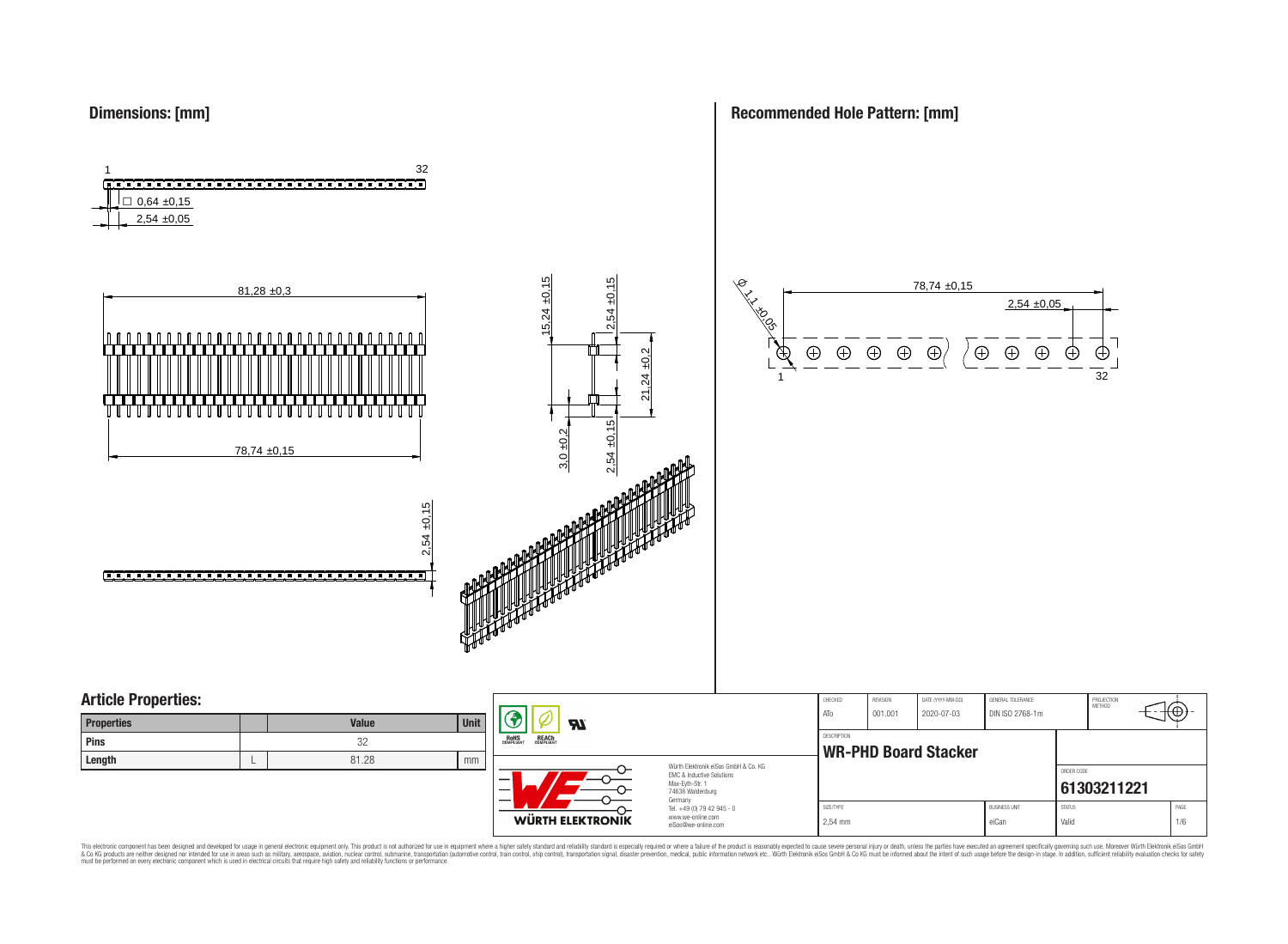## **Kind Properties:**

| <b>Properties</b> | <b>Value</b>     | <b>Unit</b> |  |  |  |  |
|-------------------|------------------|-------------|--|--|--|--|
| <b>Pitch</b>      | 2.54             | mm          |  |  |  |  |
| <b>Durability</b> | 25 Mating cycles |             |  |  |  |  |

# **Material Properties:**

| <b>Insulator Material</b>            | PA6T                |
|--------------------------------------|---------------------|
| <b>Insulator Flammability Rating</b> | $UL94V-0$           |
| <b>Insulator Color</b>               | <b>Black</b>        |
| <b>Contact Material</b>              | <b>Copper Alloy</b> |
| <b>Contact Plating</b>               | Gold                |
| <b>Contact Type</b>                  | Stamped             |

## **General Information:**

|--|

# **Electrical Properties:**

| <b>Properties</b>            |           | <b>Test conditions</b> | <b>Value</b> | Unit           | Tol. |
|------------------------------|-----------|------------------------|--------------|----------------|------|
| <b>Rated Current</b>         | ΙR        |                        |              | $\overline{A}$ |      |
| <b>Working Voltage</b>       |           |                        | 250          | V(AC)          |      |
| <b>Withstanding Voltage</b>  |           | min                    | 500          | V(AC)          |      |
| <b>Contact Resistance</b>    | R         |                        | 20           | $m\Omega$      |      |
| <b>Insulation Resistance</b> | $R_{ISO}$ |                        | 1000         | M <sub>2</sub> | min. |

# **Certification:**

| <b>RoHS Approval</b>  | Compliant [2011/65/EU&2015/863]     |  |  |  |  |
|-----------------------|-------------------------------------|--|--|--|--|
| <b>REACh Approval</b> | Conform or declared [(EC)1907/2006] |  |  |  |  |
| UL Approval           | E323964                             |  |  |  |  |

| $\boldsymbol{\mathcal{H}}$                     |                                                                                                                     | CHECKED<br>ATo                                    | <b>REVISION</b><br>001.001 | DATE (YYYY-MM-DD)<br>2020-07-03 | GENERAL TOLERANCE<br>DIN ISO 2768-1m |                        | PROJECTION<br><b>METHOD</b> | $+\oplus$   |  |
|------------------------------------------------|---------------------------------------------------------------------------------------------------------------------|---------------------------------------------------|----------------------------|---------------------------------|--------------------------------------|------------------------|-----------------------------|-------------|--|
| <b>REACH</b><br>COMPLIANT<br>ROHS<br>COMPLIANT |                                                                                                                     | <b>DESCRIPTION</b><br><b>WR-PHD Board Stacker</b> |                            |                                 |                                      |                        |                             |             |  |
| —                                              | Würth Elektronik eiSos GmbH & Co. KG<br>FMC & Inductive Solutions<br>Max-Eyth-Str. 1<br>74638 Waldenburg<br>Germany |                                                   |                            |                                 |                                      | ORDER CODE             | 61303211221                 |             |  |
| WÜRTH ELEKTRONIK                               | Tel. +49 (0) 79 42 945 - 0<br>www.we-online.com<br>eiSos@we-online.com                                              | SIZE/TYPE<br>$2.54$ mm                            |                            |                                 | <b>BUSINESS UNIT</b><br>eiCan        | <b>STATUS</b><br>Valid |                             | PAGE<br>2/6 |  |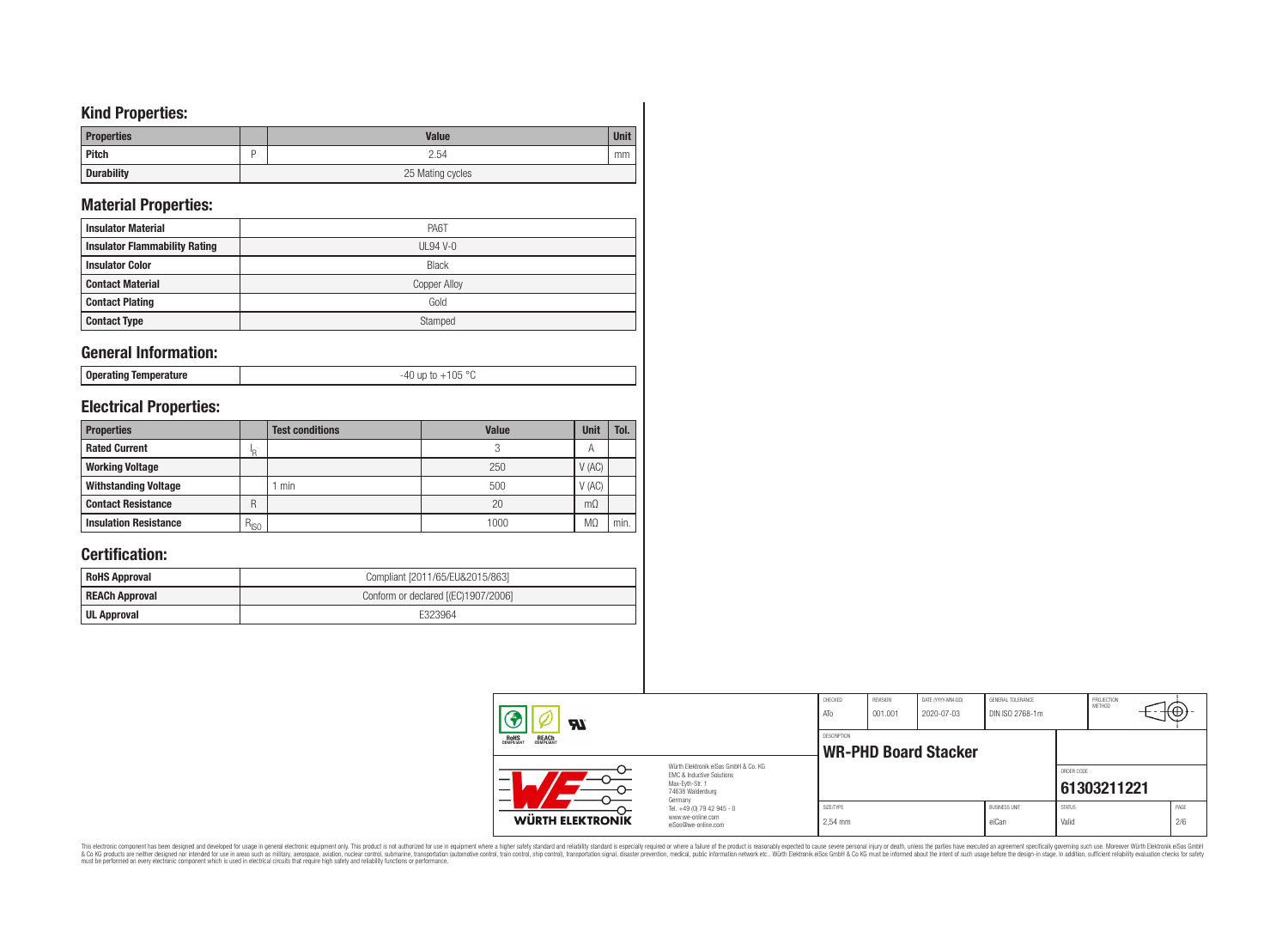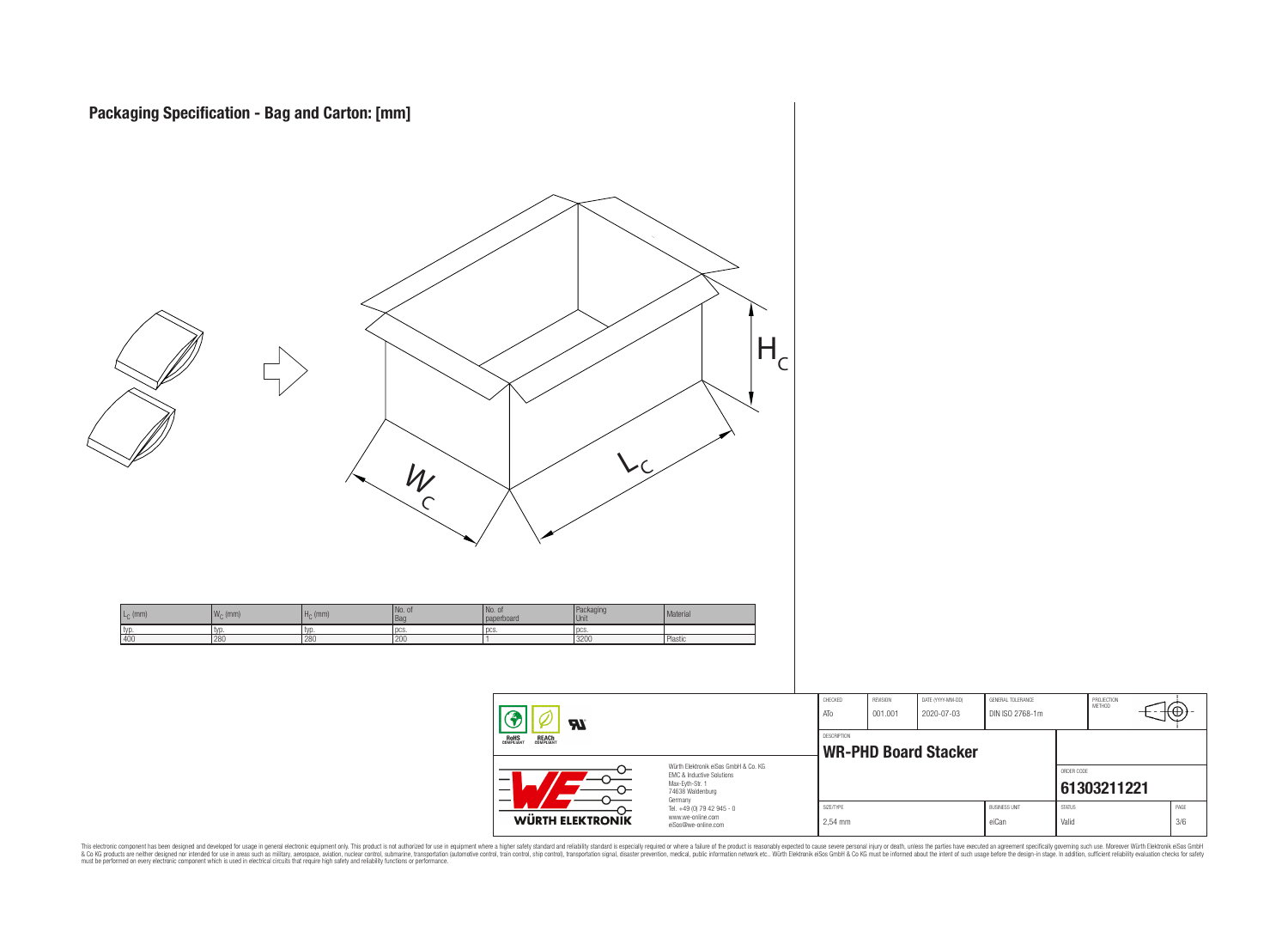## **Classification Wave Soldering Profile:**



# **Classification Wave Soldering Profile:**

| <b>Profile Feature</b>                             |                        | <b>Pb-Free Assembly</b>                     | <b>Sn-Pb Assembly</b>                       |  |  |  |
|----------------------------------------------------|------------------------|---------------------------------------------|---------------------------------------------|--|--|--|
| <b>Preheat Temperature Min</b>                     | s min                  | 100 °C                                      | 100 °C                                      |  |  |  |
| <b>Preheat Temperature Typical</b>                 | s typical              | 120 °C                                      | 120 °C                                      |  |  |  |
| <b>Preheat Temperature Max</b>                     | s max                  | 130 °C                                      | 130 °C                                      |  |  |  |
| Preheat Time $t_s$ from $T_{s,min}$ to $T_{s,max}$ | $L_{\rm S}$            | 70 seconds                                  | 70 seconds                                  |  |  |  |
| Ramp-up Rate                                       | ΔT                     | 150 $\degree$ C max.                        | 150 $\degree$ C max.                        |  |  |  |
| <b>Peak Temperature</b>                            | $T_{\text{D}}$         | $250 °C - 260 °C$                           | 235 °C - 260 °C                             |  |  |  |
| Time of actual peak temperature                    | $\mathfrak{t}_{\rm p}$ | max. 10 seconds<br>max. 5 seconds each wave | max. 10 seconds<br>max. 5 seconds each wave |  |  |  |
| Ramp-down Rate, Min                                |                        | $\sim$ 2 K/ second                          | $\sim$ 2 K/ second                          |  |  |  |
| Ramp-down Rate, Typical                            |                        | $\sim$ 3.5 K/ second                        | $\sim$ 3.5 K/ second                        |  |  |  |
| Ramp-down Rate, Max                                |                        | $\sim$ 5 K/ second                          | $\sim$ 5 K/ second                          |  |  |  |
| Time 25 $\degree$ C to 25 $\degree$ C              |                        | 4 minutes                                   | 4 minutes                                   |  |  |  |

refer to EN61760-1:2006

| Ϡ<br><b>R</b>                                         |                                                                                                                     | CHECKED<br>ATo                             | REVISION<br>001.001 | DATE (YYYY-MM-DD)<br>2020-07-03 | GENERAL TOLERANCE<br>DIN ISO 2768-1m |                        | PROJECTION<br><b>METHOD</b> |             |
|-------------------------------------------------------|---------------------------------------------------------------------------------------------------------------------|--------------------------------------------|---------------------|---------------------------------|--------------------------------------|------------------------|-----------------------------|-------------|
| <b>ROHS</b><br>COMPLIANT<br><b>REACH</b><br>COMPLIANT |                                                                                                                     | DESCRIPTION<br><b>WR-PHD Board Stacker</b> |                     |                                 |                                      |                        |                             |             |
| -                                                     | Würth Elektronik eiSos GmbH & Co. KG<br>EMC & Inductive Solutions<br>Max-Evth-Str. 1<br>74638 Waldenburg<br>Germany |                                            |                     |                                 |                                      | ORDER CODE             | 61303211221                 |             |
| <b>WÜRTH ELEKTRONIK</b>                               | Tel. +49 (0) 79 42 945 - 0<br>www.we-online.com<br>eiSos@we-online.com                                              | SIZE/TYPE<br>2.54 mm                       |                     |                                 | <b>BUSINESS UNIT</b><br>eiCan        | <b>STATUS</b><br>Valid |                             | PAGE<br>4/6 |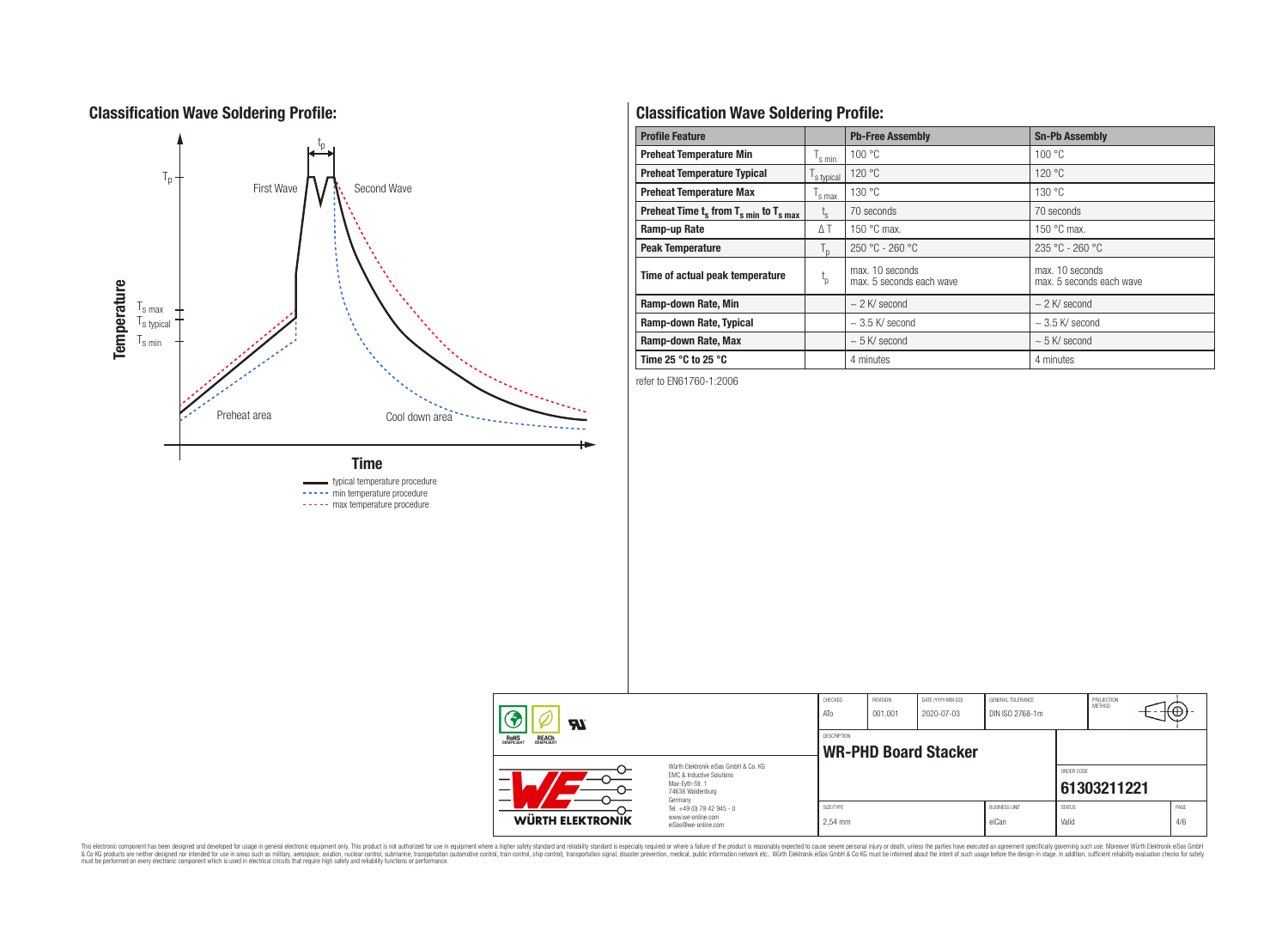## **Cautions and Warnings:**

### **The following conditions apply to all goods within the product series of the Connectors of Würth Elektronik eiSos GmbH & Co. KG:**

#### **General:**

- This mechanical component is designed and manufactured for use in general electronic equipment.
- Würth Elektronik must be asked for written approval (following the PPAP procedure) before incorporating the components into any equipment in fields such as military, aerospace, aviation, nuclear control, submarine, transportation (automotive control, train control, ship control), transportation signal, disaster prevention, medical, public information network, etc. where higher safety and reliability are especially required and/or if there is the possibility of direct damage or human injury.
- Mechanical components that will be used in safety-critical or high-reliability applications, should be pre-evaluated by the customer.
- The mechanical component is designed and manufactured to be used within the datasheet specified values. If the usage and operation conditions specified in the datasheet are not met, the component may be damaged or dissolved.
- Do not drop or impact the components, the component may be damaged.
- Prevent any damage or scratches on the component, especially on the actuator.
- Direct mechanical impact to the product shall be prevented (e.g overlapping of the PCB's).
- Würth Elektronik products are qualified according to international standards, which are listed in each product reliability report. Würth Elektronik does not warrant any customer qualified product characteristics beyond Würth Elektroniks' specifications, for its validity and sustainability over time.
- The responsibility for the applicability of the customer specific products and use in a particular customer design is always within the authority of the customer. All technical specifications for standard products do also apply to customer specific products.
- The mechanical component is designed to be used along with Würth Elektronik counterparts and tools. Würth Elektronik cannot ensure the reliability of these components while being used with other products.

#### **Product Specific:**

#### **Soldering:**

- The solder profile must comply with the technical product specifications. All other profiles will void the warranty.
- All other soldering methods are at the customers' own risk.

#### **Cleaning and Washing:**

- Washing agents used during the production to clean the customer application might damage or change the characteristics of the component, body, pins and termination. Washing agents may have a negative effect on the long-term functionality of the product.
- Using a brush during the cleaning process may deform function relevant areas. Therefore, we do not recommend using a brush during the PCB cleaning process.

#### **Potting and Coating:**

• If the product is potted in the customer application, the potting material might shrink or expand during and after hardening. Shrinking could lead to an incomplete seal, allowing contaminants into the components. Expansion could damage the components. We recommend a manual inspection after potting or coating to avoid these effects.

#### **Storage Conditions:**

- A storage of Würth Elektronik products for longer than 12 months is not recommended. Within other effects, the terminals may suffer degradation, resulting in bad solderability. Therefore, all products shall be used within the period of 12 months based on the day of shipment.
- Do not expose the components to direct sunlight.
- The storage conditions in the original packaging are defined according to DIN EN 61760-2.
- The storage conditions stated in the original packaging apply to the storage time and not to the transportation time of the components.

#### **Handling:**

- Do not repeatedly operate the component with excessive force. It may damage or deform the component resulting in malfunction.
- In the case a product requires particular handling precautions, in addition to the general recommendations mentioned here before, these will appear on the product datasheet.

These cautions and warnings comply with the state of the scientific and technical knowledge and are believed to be accurate and reliable. However, no responsibility is assumed for inaccuracies or incompleteness.

| <b>ZZ</b><br><b>REACH</b><br>COMPLIANT<br>ROHS<br>COMPLIANT<br>Würth Elektronik eiSos GmbH & Co. KG<br>EMC & Inductive Solutions<br>–<br>Max-Eyth-Str. 1<br>74638 Waldenburg<br>Germany |                                                                        | CHECKED<br>ATO                                    | REVISION<br>001.001 | DATE (YYYY-MM-DD)<br>2020-07-03 | GENERAL TOLERANCE<br>DIN ISO 2768-1m |                        | PROJECTION<br>METHOD |  | ₩           |
|-----------------------------------------------------------------------------------------------------------------------------------------------------------------------------------------|------------------------------------------------------------------------|---------------------------------------------------|---------------------|---------------------------------|--------------------------------------|------------------------|----------------------|--|-------------|
|                                                                                                                                                                                         |                                                                        | <b>DESCRIPTION</b><br><b>WR-PHD Board Stacker</b> |                     |                                 |                                      |                        |                      |  |             |
|                                                                                                                                                                                         |                                                                        |                                                   |                     |                                 |                                      | ORDER CODE             | 61303211221          |  |             |
| <b>WÜRTH ELEKTRONIK</b>                                                                                                                                                                 | Tel. +49 (0) 79 42 945 - 0<br>www.we-online.com<br>eiSos@we-online.com | SIZE/TYPE<br>2.54 mm                              |                     |                                 | <b>BUSINESS UNIT</b><br>eiCan        | <b>STATUS</b><br>Valid |                      |  | PAGE<br>5/6 |

This electronic component has been designed and developed for usage in general electronic equipment only. This product is not authorized for use in equipment where a higher safety standard and reliability standard si espec & Ook product a label and the membed of the seasuch as marked and as which such a membed and the such assume that income in the seasuch and the simulation and the such assume that include to the such a membed and the such